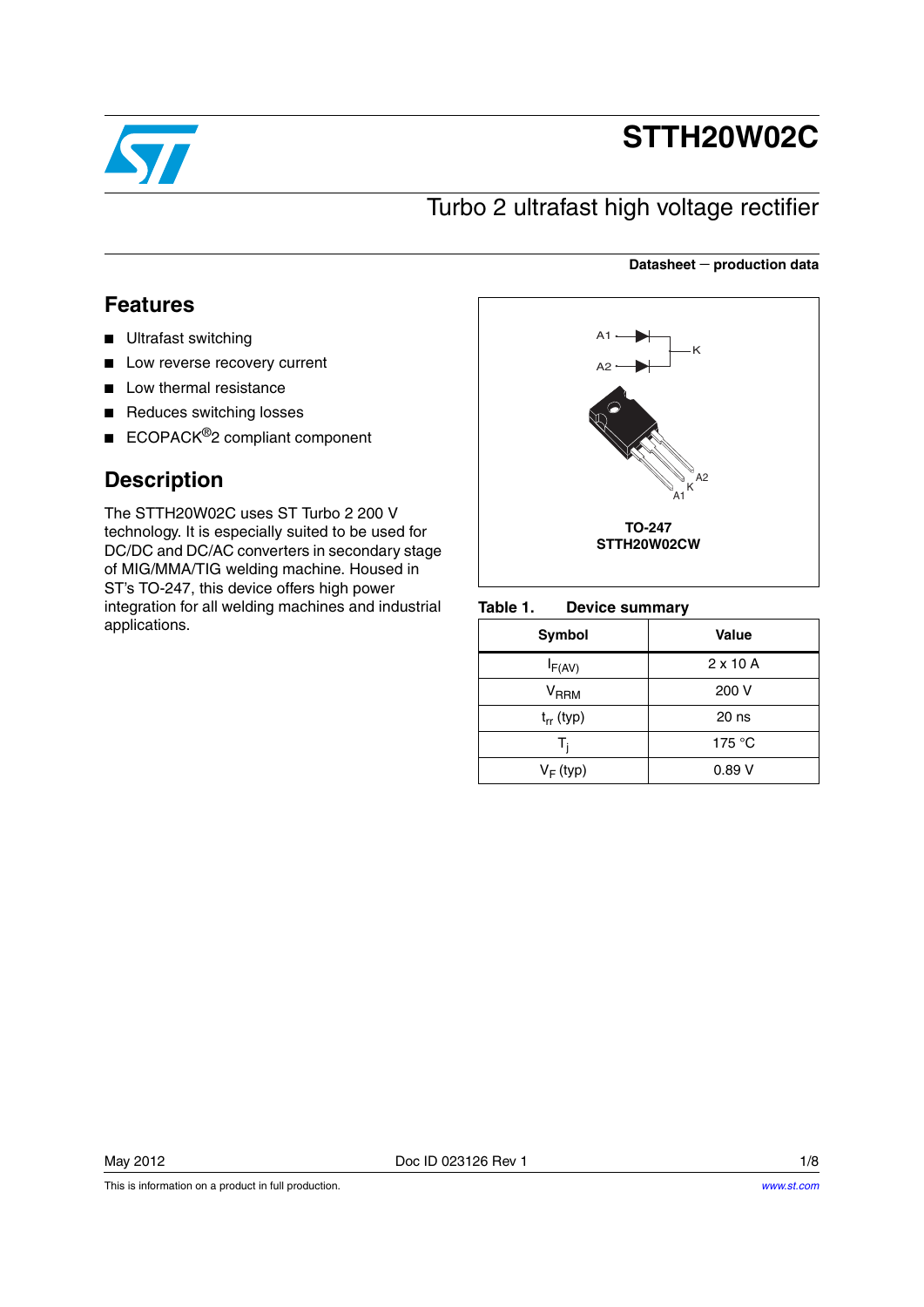# **1 Characteristics**

#### Table 2. Absolute ratings (limiting values, at 25 °C, unless otherwise specified)

| Symbol                    | <b>Parameter</b>                                                |                | Value        | Unit            |              |
|---------------------------|-----------------------------------------------------------------|----------------|--------------|-----------------|--------------|
| <b>V<sub>RRM</sub></b>    | Repetitive peak reverse voltage                                 | 200            |              |                 |              |
| I <sub>F</sub> (RMS)      | <b>RMS</b> forward current                                      | 20             | А            |                 |              |
|                           | Average forward current, $\delta = 0.5$                         |                | Per diode    | 10              | А            |
| IF(AV)                    |                                                                 | $T_c = 110 °C$ | Per device   | 20              |              |
| <sup>I</sup> FSM          | $tn = 10$ ms sinusoidal<br>Surge non repetitive forward current |                |              | 80              | A            |
| $\mathsf{T}_{\text{stg}}$ | Storage temperature range                                       |                |              | $-65$ to $+175$ | $^{\circ}$ C |
| T.                        | Maximum operating junction temperature                          | $+175$         | $^{\circ}$ C |                 |              |

#### Table 3. **Thermal resistance**

| <b>Symbol</b> | <b>Parameter</b> | <b>Value</b> | Unit |                 |
|---------------|------------------|--------------|------|-----------------|
|               | Junction to case | Per diode    | 4    | $\degree$ C / W |
| $R_{th(j-c)}$ | Total            |              | 2.5  | $\degree$ C / W |
| $R_{th(c)}$   | Coupling         |              |      | $\degree$ C / W |

When diodes 1 and 2 are used simultaneously:

 $Tj_{(diode 1)} = P_{(diode 1)} \times R_{th(j-c)}$ (Per diode) +  $P_{(diode 2)} \times R_{th}(c)$ 

#### Table 4. **Static electrical characteristics**

| Symbol               | <b>Parameter</b>        | <b>Test conditions</b>      | Min.                            | Typ                  | Max. | Unit |    |
|----------------------|-------------------------|-----------------------------|---------------------------------|----------------------|------|------|----|
| $I_R$ <sup>(1)</sup> | Reverse leakage current | $T_i = 25 °C$               | $V_R = V_{RRM}$<br>$I_F = 10 A$ |                      |      | 5    |    |
|                      |                         | $T_i = 125^\circ \text{ C}$ |                                 |                      | 3    | 30   | μA |
| $V_F^{(2)}$          |                         | $T_i = 25^\circ$ C          |                                 |                      |      | 1.20 |    |
|                      | Forward voltage drop    | $T_i = 150 °C$              |                                 | 0.89<br>$I_F = 20 A$ | 1.05 | v    |    |
|                      |                         | $T_i = 25^\circ$ C          |                                 |                      |      | 1.40 |    |
|                      |                         | $T_i = 150^\circ$ C         |                                 |                      | 1.10 | 1.30 |    |

1. Pulse test: tp = 5 ms,  $\delta$  < 2%

2. Pulse test: tp =  $380 \text{ }\mu\text{s}, \delta < 2\%$ 

To evaluate the conduction losses use the following equation:

 $P = 0.8 \times I_{F(AV)} + 0.025 I_{F}^{2}$ (RMS)

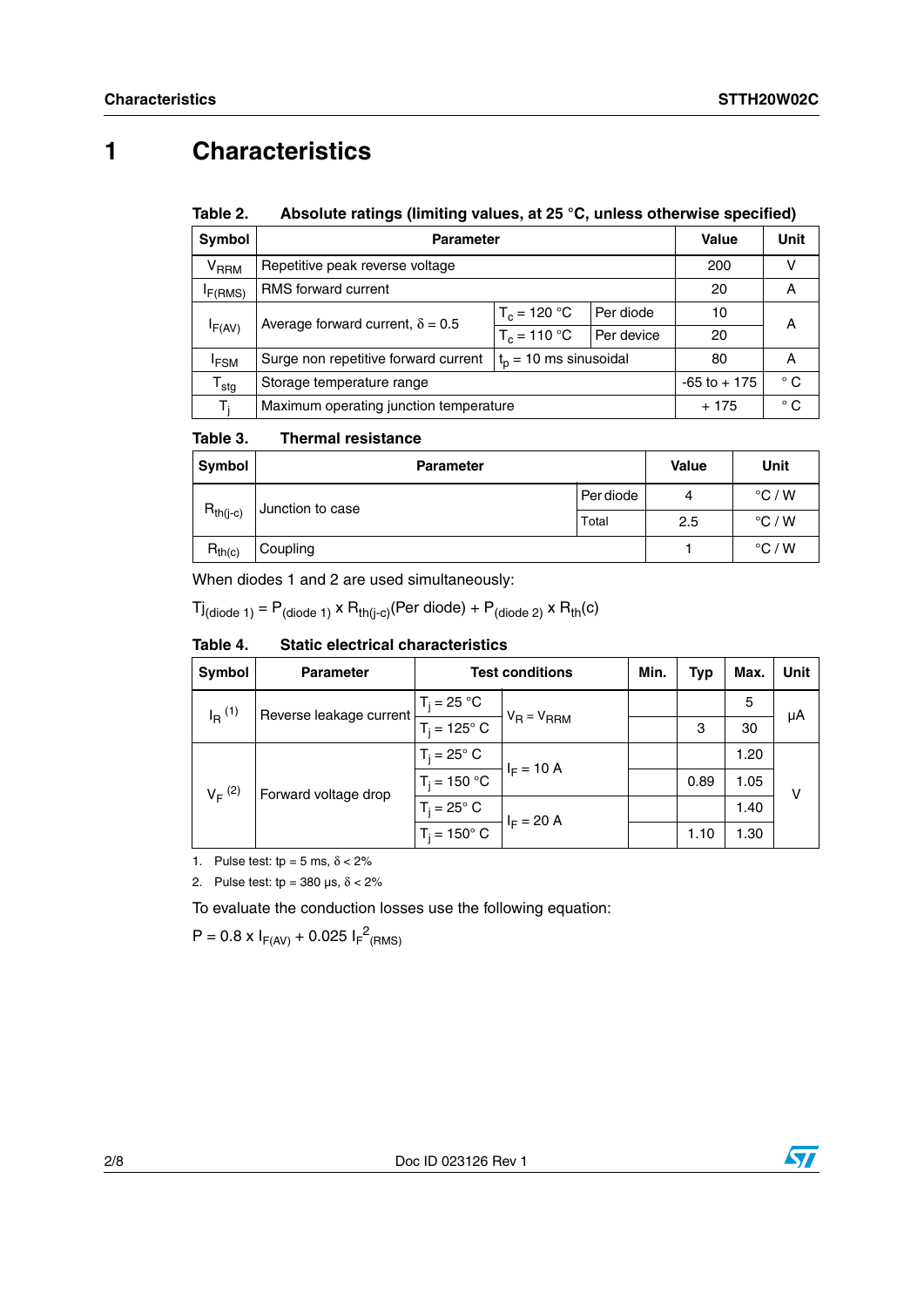| Symbol                         | <b>Parameter</b>         | <b>Test conditions</b> |                                                                                                                              |  | Typ | Max. | <b>Unit</b> |
|--------------------------------|--------------------------|------------------------|------------------------------------------------------------------------------------------------------------------------------|--|-----|------|-------------|
| <sup>I</sup> RM                | Reverse recovery current |                        |                                                                                                                              |  | 7   | 9    | A           |
| $Q_{RR}$                       | Reverse recovery charge  |                        | $T_j = 125 \text{ °C}$ $ I_F = 10 \text{ A}, V_R = 160 \text{ V}$<br>$dl_F/dt = -200$ A/µs                                   |  | 150 |      | nC          |
| $\mathsf{S}_{\mathsf{factor}}$ | Softness factor          |                        |                                                                                                                              |  | 0.4 |      |             |
| $L_{rr}$                       | Reverse recovery time    |                        | $T_j = 25 \text{ °C}$ $\begin{vmatrix} I_F = 1 \text{ A}, V_R = 30 \text{ V} \\ dl_F/dt = -100 \text{ A/ps} \end{vmatrix}$   |  | 20  | 25   | ns          |
| $t_{fr}$                       | Forward recovery time    |                        | $T_j = 25 \text{ °C}$ $\begin{vmatrix} I_F = 10 \text{ A}, V_{FR} = 1 \text{ V} \\ dl_F/dt = 100 \text{ A/ps} \end{vmatrix}$ |  |     | 110  | ns          |
| $V_{FP}$                       | Forward recovery voltage |                        |                                                                                                                              |  | 1.6 | 2.4  | v           |

#### **Table 5. Dynamic electrical characteristics**

### **Figure 1. Average forward power dissipation versus average forward current (per diode)**

## **Forward voltage drop versus forward current (per diode)**



### **Figure 3. Relative variation of thermal impedance junction to case versus pulse duration**

### **Figure 4. Peak reverse recovery current versus dI**F**/dt (typical values, per diode)**



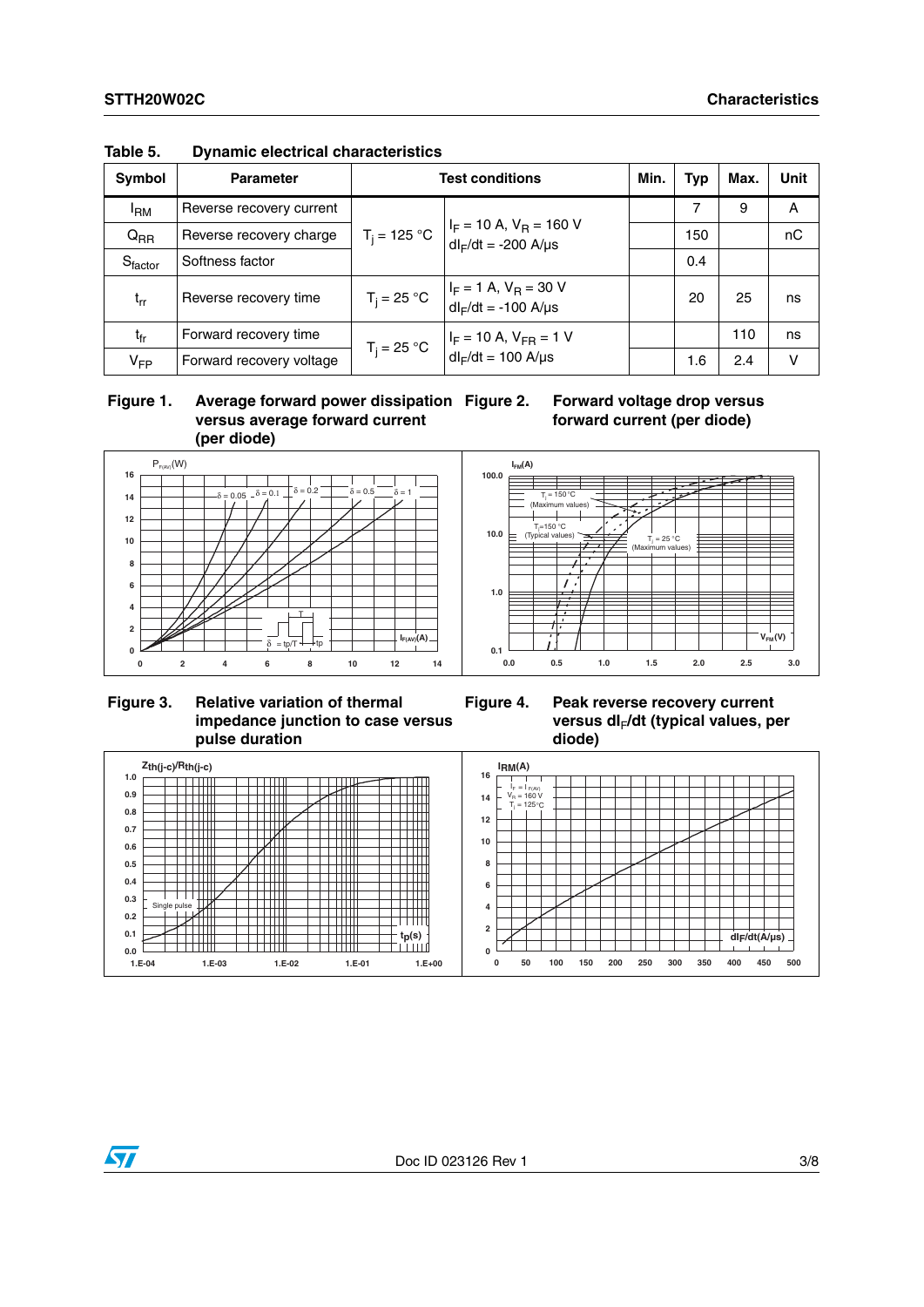**dIF/dt(A/µs)**

#### **Characteristics STTH20W02C**

### Figure 5. Reverse recovery time versus dl<sub>F</sub>/dt **(typical values, per diode)**





## **Figure 7. Relative variations of dynamic parameters versus junction temperature**





 $Q_{RR}(nC)$ 

 $I_F = I_{F(AV)}$ <br> $V_B = 160 V$  $125°C$ 

 $\overline{1}$ T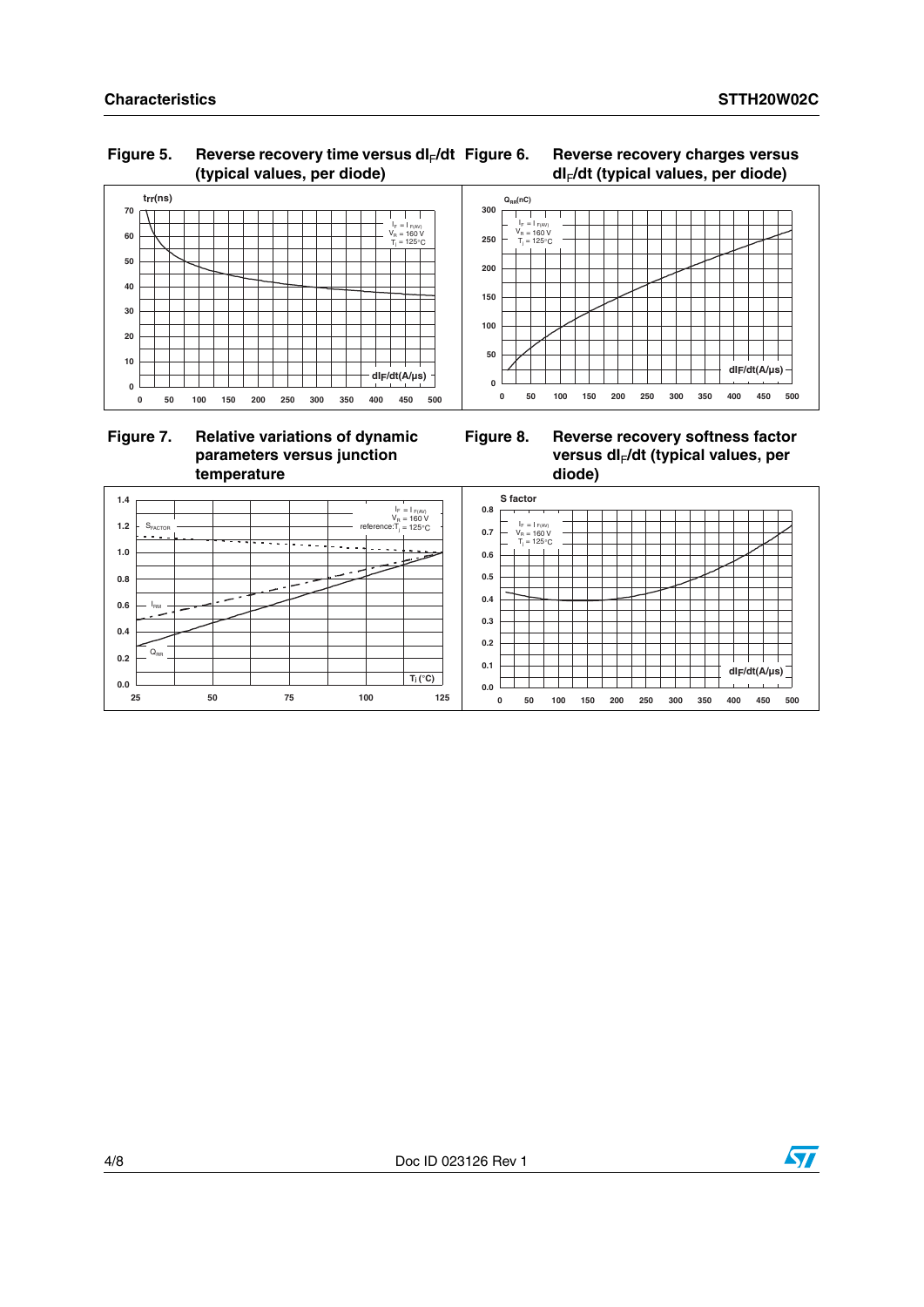## Figure 9. Forward recovery time versus dl<sub>F</sub>/dt Figure 10. Transient peak forward voltage **(typical values, per diode)**

## **versus dI**F**/dt (typical values, per diode)**



**Figure 11. Junction capacitance versus reverse voltage applied (typical values, per diode)**



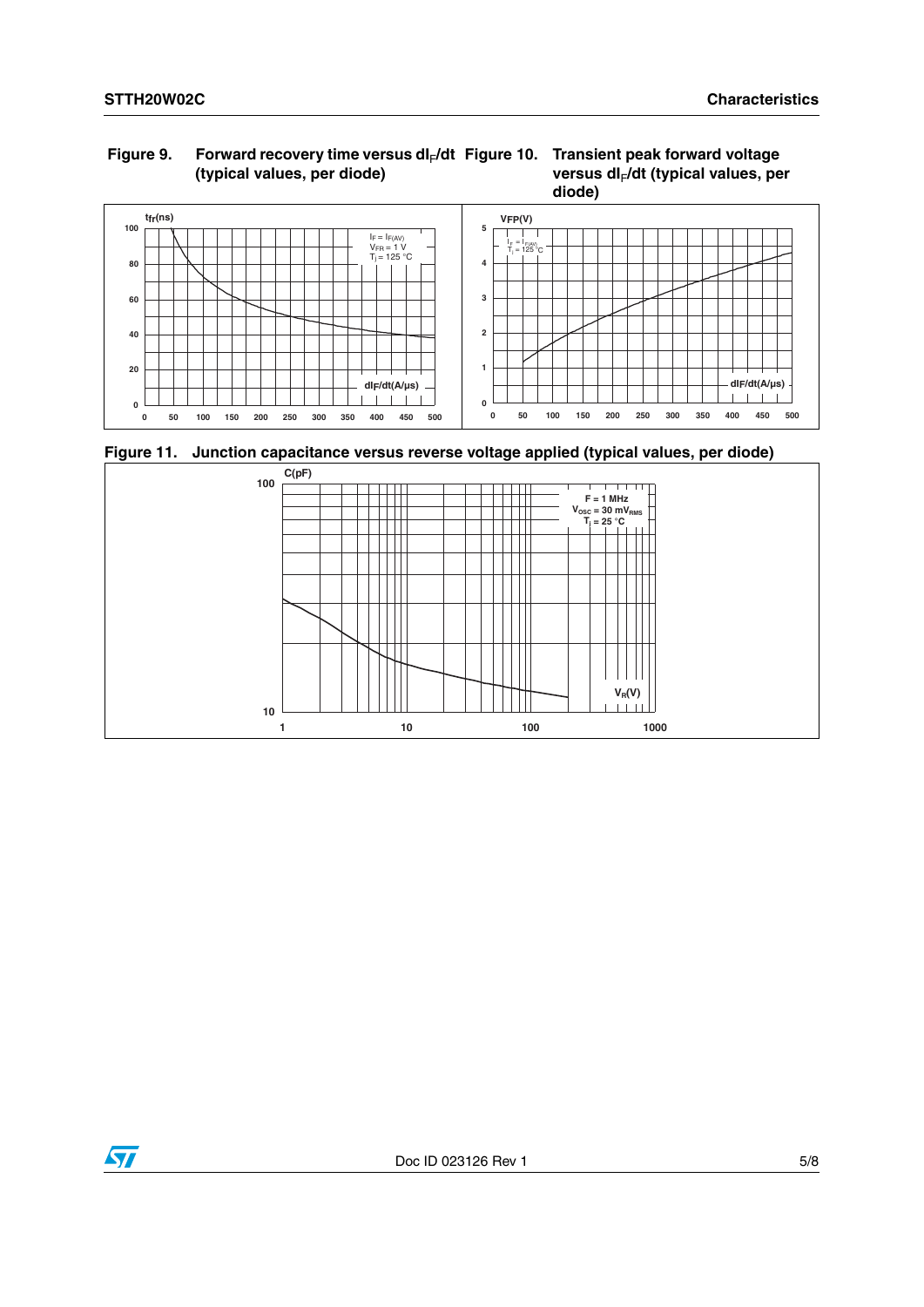## **2 Package information**

- Epoxy meets UL94, V0
- Cooling method: by conduction (C)
- Recommended torque value: 0.55 N·m (1.0 N·m maximum)

In order to meet environmental requirements, ST offers these devices in different grades of ECOPACK® packages, depending on their level of environmental compliance. ECOPACK® specifications, grade definitions and product status are available at: **www.st.com**. ECOPACK® is an ST trademark.

Table 6. **Table 6. TO-247 dimensions**

|                                             |                |            |                    | <b>Dimensions</b> |                |
|---------------------------------------------|----------------|------------|--------------------|-------------------|----------------|
|                                             | Ref.           |            | <b>Millimeters</b> | <b>Inches</b>     |                |
|                                             |                | Min.       | Max.               | Min.              | Max.           |
|                                             | A              | 4.85       | 5.15               | 0.191             | 0.203          |
|                                             | D              | 2.20       | 2.60               | 0.086             | 0.102          |
|                                             |                | 0.40       | 0.80               | 0.015             | 0.031          |
| Dia<br>V                                    | F              | 1.00       | 1.40               | 0.039             | 0.055          |
|                                             | F <sub>1</sub> |            | 3.00 typ.          | 0.118 typ.        |                |
| н                                           | F <sub>2</sub> |            | 2.00 typ.          |                   | 0.078 typ.     |
|                                             | F <sub>3</sub> | 2.00       | 2.40               | 0.078             | 0.094          |
| ⊕<br>L5<br>⊕                                | F <sub>4</sub> | 3.00       | 3.40               | 0.118             | 0.133          |
|                                             | G              | 10.90 typ. |                    | 0.429 typ.        |                |
| L<br>L2                                     | H              | 15.45      | 15.75              | 0.608             | 0.620          |
| L4                                          | L              | 19.85      | 20.15              | 0.781             | 0.793          |
| E2<br>[∟ז]<br>E1<br>F <sub>3</sub>          | L1             | 3.70       | 4.30               | 0.145             | 0.169          |
| V <sub>2</sub><br>D<br>L <sub>3</sub><br>F4 | L2             |            | 18.50 typ.         | 0.728 typ.        |                |
| F(x3)<br>Е<br>M                             | L <sub>3</sub> | 14.20      | 14.80              | 0.559             | 0.582          |
| Ġ                                           | L4             | 34.60 typ. |                    | 1.362 typ.        |                |
|                                             | L <sub>5</sub> |            | 5.50 typ.          |                   | 0.216 typ.     |
|                                             | M              | 2.00       | 3.00               | 0.078             | 0.118          |
|                                             | v              |            | $5^\circ$ typ.     |                   | $5^\circ$ typ. |
|                                             | V <sub>2</sub> |            | 60° typ.           | 60° typ.          |                |
|                                             | Dia.           | 3.55       | 3.65               | 0.139             | 0.143          |

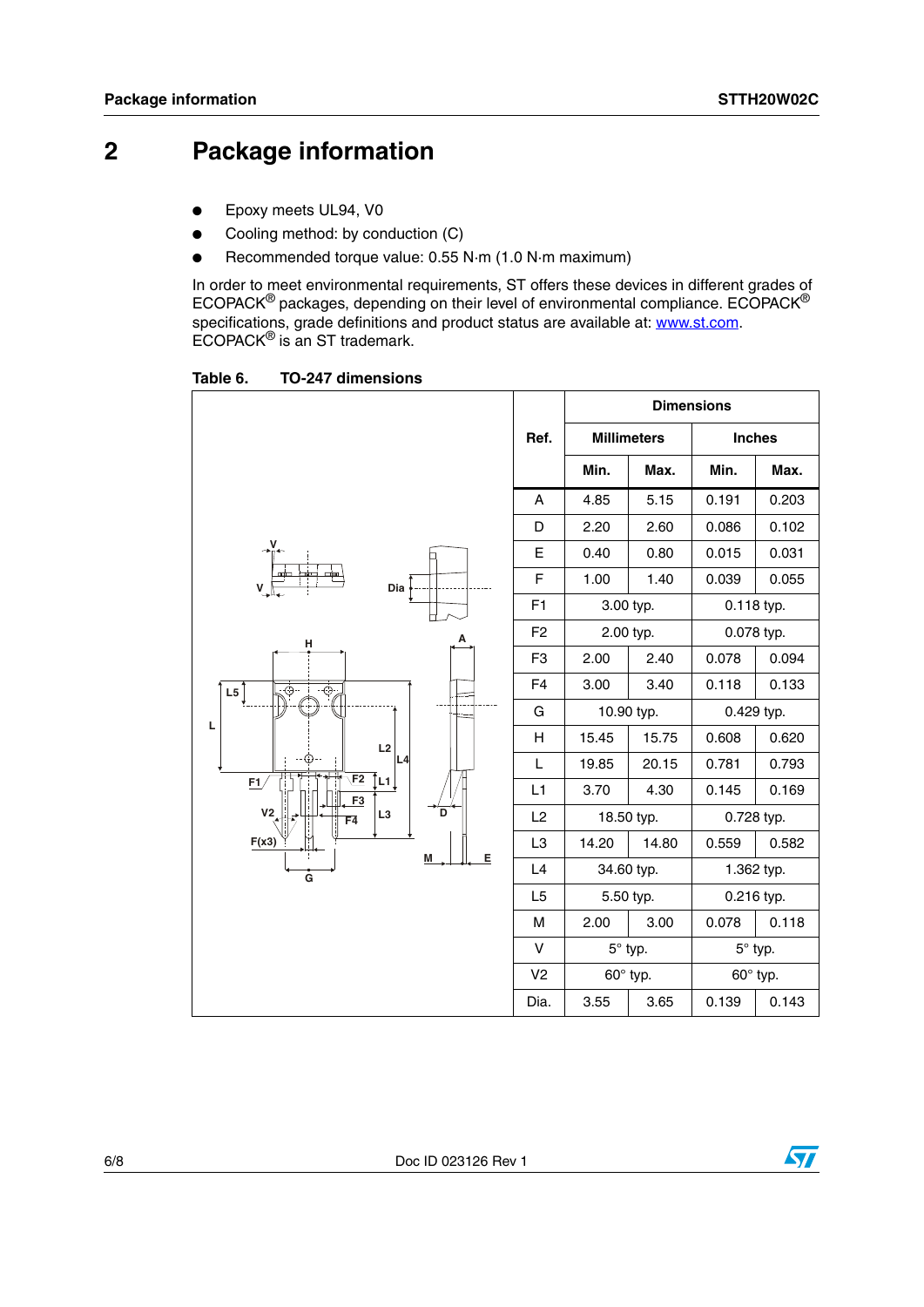# **3 Ordering information**

#### Table 7. **Ordering information**

| Ordering type              | Marking | Package | Weiaht | <b>Base gtv</b> | Delivery mode |
|----------------------------|---------|---------|--------|-----------------|---------------|
| STTH20W02CW<br>STTH20W02CW |         | TO-247  | 4.46 g | 50              | Tube          |

# **4 Revision history**

#### Table 8. **Document revision history**

| Date        | <b>Revision</b> | <b>Changes</b> |
|-------------|-----------------|----------------|
| 18-May-2012 |                 | First issue.   |